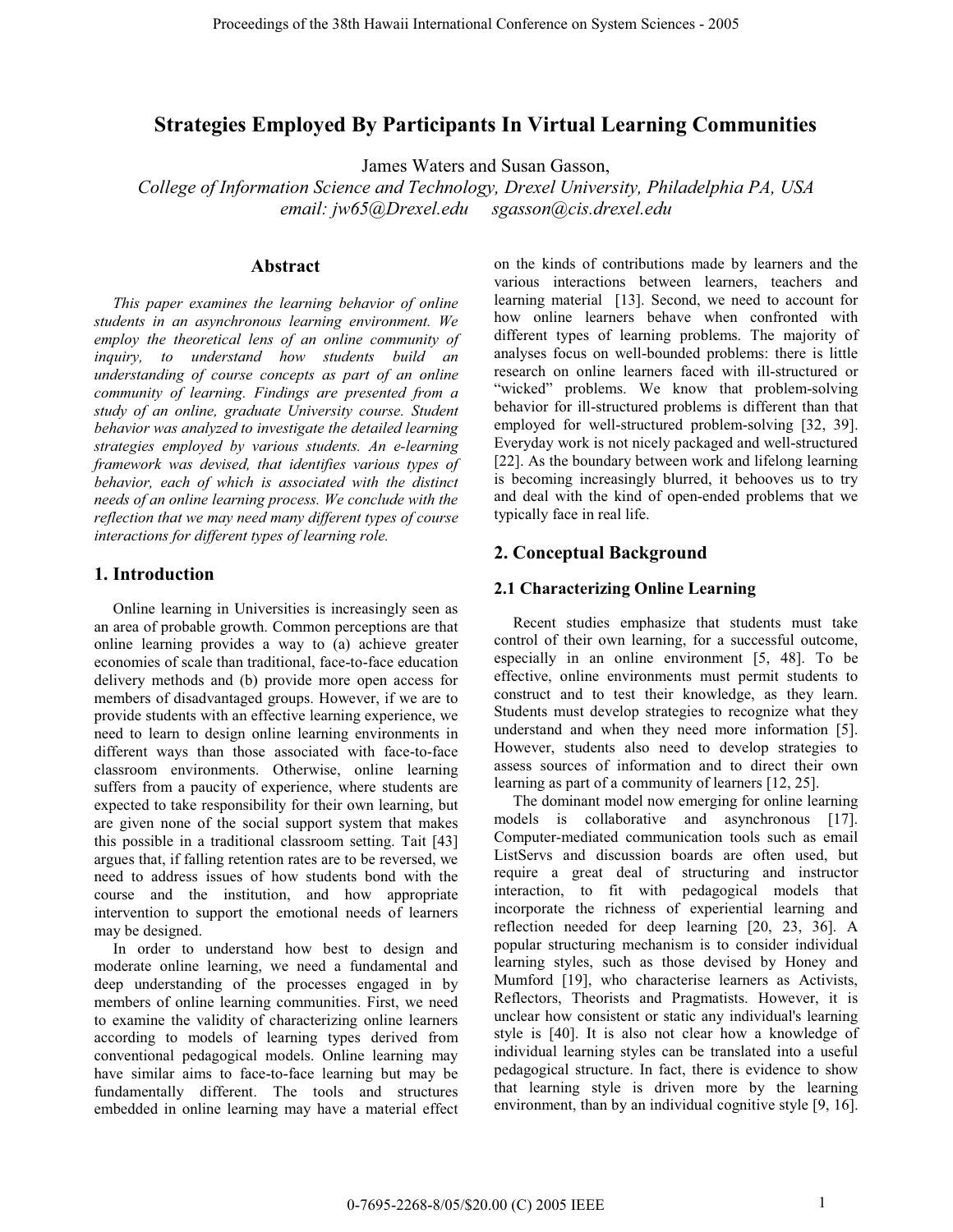We would therefore argue that human learning is more complex than can be attributed to a simple classification of cognitive style. While individuals may lean towards a preference for one kind of contribution, this changes with the context of learning. Certainly, there is evidence that students' learning styles do not affect their performance in a web-based learning environment [26]. If anything, an individual's learning strategy may be socio-cultural phenomenon, arising from membership of a specific professional group or discipline, rather than a cognitive one [24, 41].

This position is supported by the work of Scardamalia and Bereiter [35], who argue that, by focusing on individual learning, educators have failed to understand the social structures and dynamics required for progressive knowledge-building. What is missing is a detailed understanding of how learners participate in a social, community of inquiry [25].

# **2.2 Student Behaviors In A Community of Inquiry**

If we view online learning as taking place within a social setting, knowledge is not merely transmitted but is constructed, within a framework of community behavioral norms, genres and social expectations [22]. To each member of a learning community, other members represent "a distributed information resource enabling the construction and reconstruction his/her own cognition" [42]. The use of online media may impede the richness of information found in face-to-face settings, but human beings still act to place the information that they have into a social context, as they evaluate its usefulness. This may be more important in determining how they assimilate new information than the widely-debated information leanness of electronic media [28].

Figure 1 shows a model of a community of inquiry provided by Garrison et al. [13], who argue that an online learning community relies on three elements: cognitive presence, social presence and teaching presence.

*Cognitive presence* is the extent to which the participants in a community of inquiry are able to inquire into and construct meaning, through sustained communication [13]. There are two main components to cognitive presence: *Critical inquiry*, which involves behaviors that demonstrate creativity, problem-solving, intuition and insight, and *Practical inquiry*, which includes behaviors that reflect imagination and reflectivity leading back to experience and practice [14].



#### **Figure 1: Online Community of Inquiry (Garrison et al 2000)**

*Social presence* is the ability of learners to project their identity and personal characteristics into the community of inquiry [13]. There are two main components that contribute towards social presence; *Affect* (the use of emoticons, humor and self-disclosure (and reciprocation), and *Acknowledgement* (recognition of other individuals' contribution to the community, such as evidence that the other is attending, addressing participants by name, acknowledging the contributions of others, or the use of inclusive pronouns in community discourse) [34].

*Teaching presence* involves two elements: (i) the design of the educational context and experience, and (ii) the facilitation, and direction of the educational processes [13]. Through including specific content and processes in the learning environment, the instructor may guide the learning experience in distinct ways. The instructor frames course concepts and also presents these in the context of other concepts, to produce a specific worldview. This is accomplished through the use of specific language and the design of a series of interactions. But students also engage in these behaviors and that is what of interest for the scope of this study. Students may make *Course-design* contributions, suggesting new or alternative structures or course content. They may also make contributions that provide *facilitation, and direction*, to guide the thought of others. For example, they may re-purpose or re-interpret course materials, or they may contribute personal insights and alternative views of concepts covered in the course [2].

Building a sense of community and fully utilizing the social-technical capital imbued in it are of key importance [30, 31]. As in any other community, members will not enjoy the maximum benefit if they feel themselves to be outsiders [45]. But while computermediated communication may make it easier to cooperate at a distance, it also makes it easier to be more selfish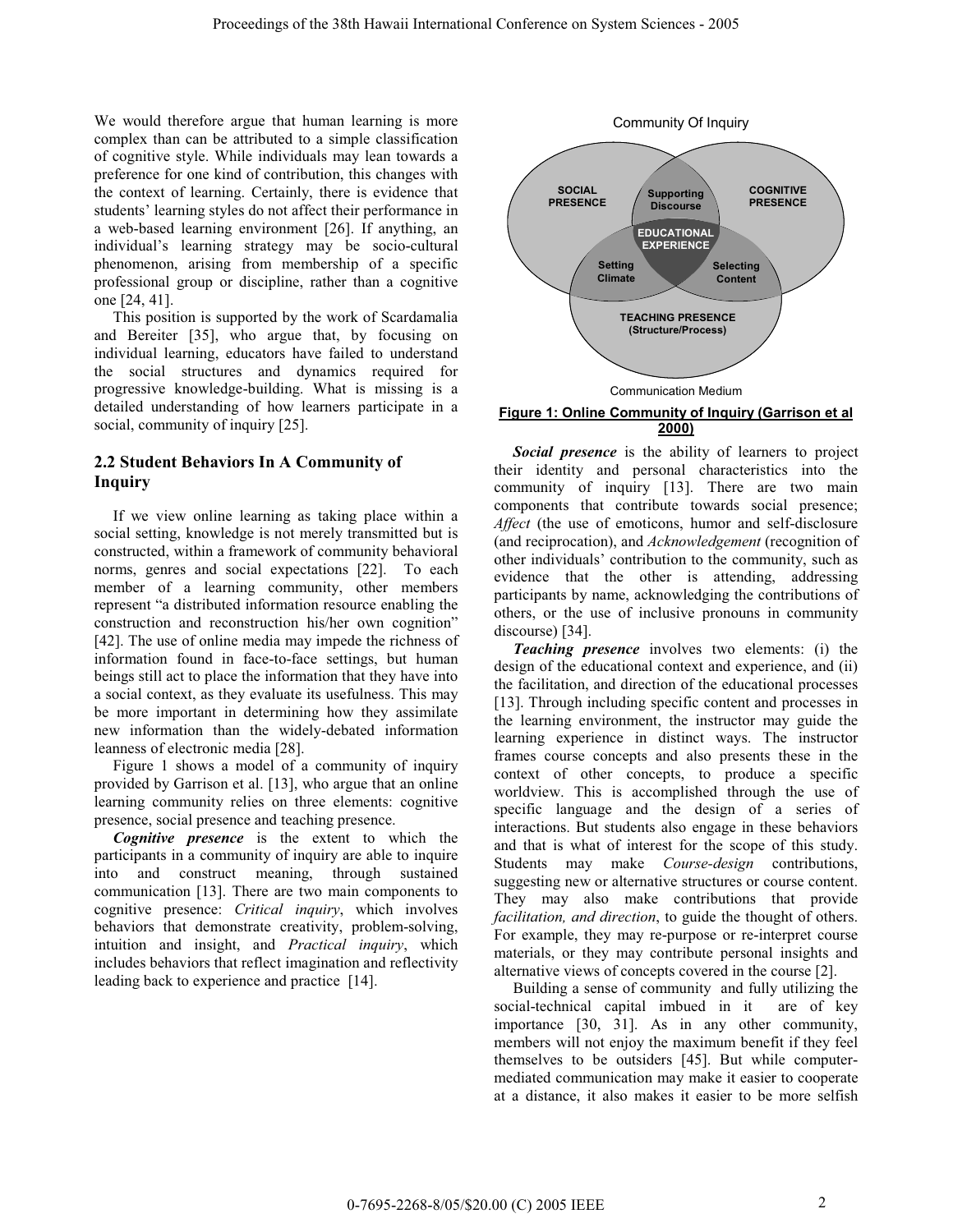than in face-to-face communications [21]. This is epitomized by the phenomenon of lurkers, who belong to communities but make no material contributions to them and merely leech from the contributions of others [29]. However, students who do not contribute to discussions may still be using the community effectively, as they engage in "vicarious learning" [4, 7]. By modeling how the world works, from the experiences and examples of others, students engage in passive learning that requires less engagement and risk than active participation. Passive learning is difficult to assess. However, an effective way of assessing the impact of various sources of information on passive learners is to capture the number of times these learners have read the messages posted by others [18].

An effective learning environment must therefore operate in three distinct ways. It must provide the opportunity for social interactions and constructive discourse [13, 22, 36]. It must provide students with the information and content required for them to understand course concepts, both through engaging with course processes and vicariously [7, 13]. Finally, it must provide instructional structures and processes to guide the student learning [13].

#### **2.3 Research Questions**

If we are to understand how to provide the conditions under which students may direct their own learning as part of a community of learners [12, 25], we need to understand learning behavior within a social environment. Thus, our research questions reflect this objective, using the specific lens of a community of inquiry. We therefore derived the following research questions, to guide our study:

- 1. Are there specific behaviors that represent participation in a *community* of inquiry?
- 2. Do individuals display dominantly one type of behavior, or does this vary?
- 3. Are there specific individuals who have more influence in the community than others?
- 4. Do people appear to learn from each other and are there different behaviors that reflect different modes of learning as a member of a community?

# **3. Research Method**

To answer these questions, we performed an exploratory study that examined the online discourse for an online graduate Information Systems degree course at a North American University. We performed an analysis of 1063 messages posted to the course discussion board by 23 students enrolled on a Management of Information Systems course. Students were required to post messages to the course (this was worth 10% of their course grade), but community interactions were not made an explicit part of the reward system. The course required students to prepare individual bi-weekly assignments and to participate in weekly discussion forums on associated (but not directly-related) topics, using commercial discussion board software (Blackboard). The forum topics were set by the faculty member who designed the course and also acted as the main course instructor, moderating the online discussion. The software allowed for the capture of basic statistics such as how frequently students viewed messages and visited the discussion board. This study examines data from the discussion board taken from the all ten weeks of the course, including the initial "please post something about yourself" topic. The course material was deliberately open-ended as befits a graduate level course; students were not expected to reach a final conclusion on a particular topic but were expected to display critical thinking skills. Each week, three questions were posted, to which students were expected to respond. Topics ranged from the conceptual (e.g. "What role does IT play in organizational success") to the practical ("Is there any such thing as a turnkey system?"). Most students had prior industry experience and the majority were working in IS-related jobs.

Data from individual discourse in discussion board postings were coded qualitatively [8, 38], using a thematic comparison to discern differences between individual contributions. A content analysis was carried out on the student discourse for the first 3 weeks of teaching and the pre-teaching introductory forum. We posited a framework based on Garrison et al.'s [13] 3 types of interaction required for effective learning (Teaching, Social and Cognitive). However we expanded this framework to discriminate between different types of contribution. For example, some types of message appeared to be posted for the purpose of interaction with the instructor, some for the purpose of interaction with other students, and some messages displayed no intention of being interactive. Through an analysis of the content of student discourse we were able to recognize a number of contribution roles that individual students played in the discourse. These roles were validated in discussion and co-coding comparisons between the two authors and refined during several passes through the discourse, during which the coders used a sample set of statements to be sure they agreed on role-definitions and assignments. We categorized a set of distinct behaviors, based upon our reading of the literature, discussed above, and on patterns that we discovered in the data. The results from this analysis are presented below.

# **4. Findings**

# **4.1 Patterns of Access**

Each week a variable number of open-ended questions were posted by the instructor. There were a total of 951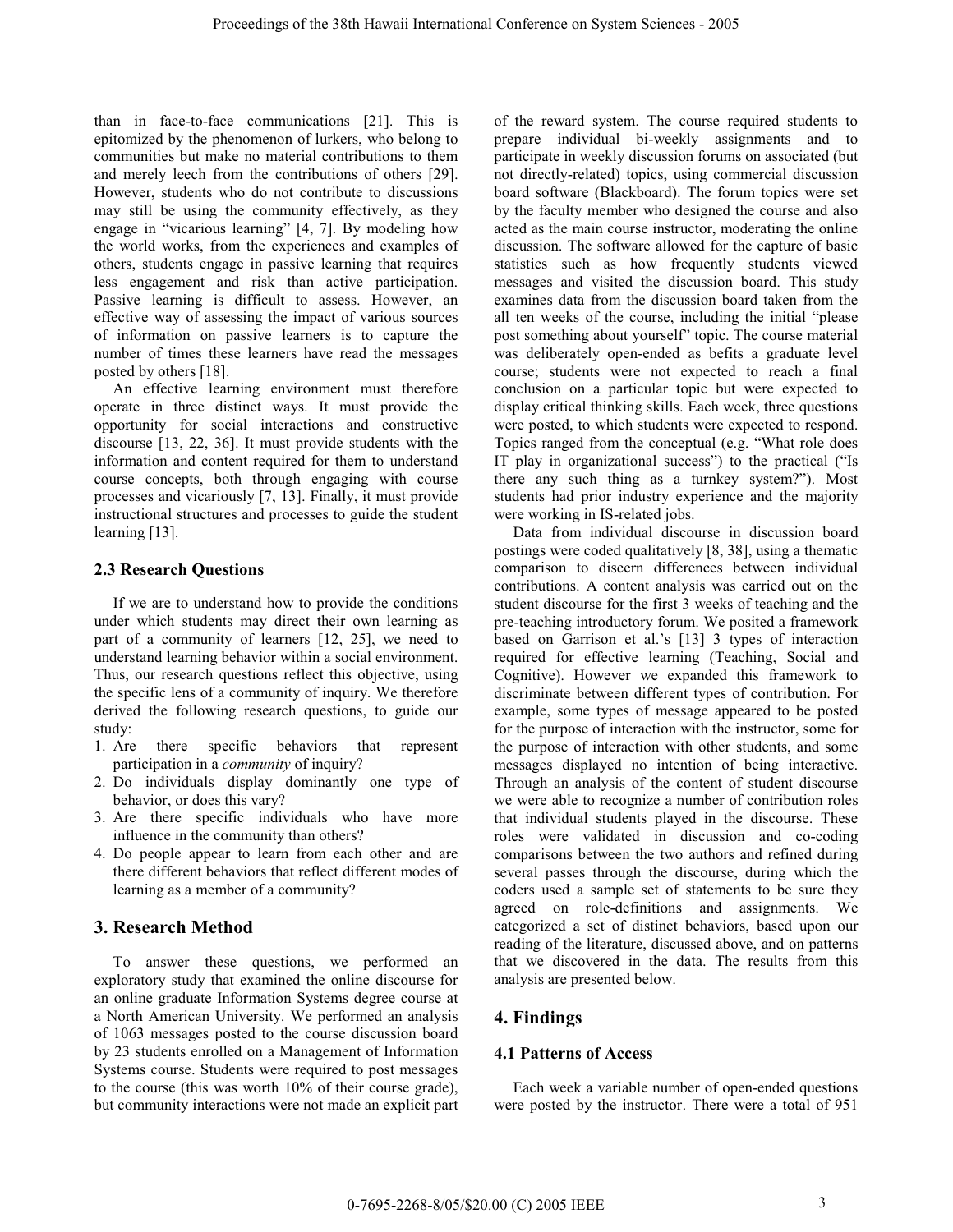responses to the questions. Total responses per week varied from a low of 43 (week 8) to a high of 162 (Week 2). There was a weak negative correlation of -0.68 between the number of questions posed (between 1 and 4) and the number of responses per question. The first two weeks were the most active weeks in terms of postings (157 and 162) after which postings settled into a more sedate pattern, if we remove the first two weeks (as a settling in period) there is a negative correlation of -0.80 between the number of questions posed and the number of responses per question. It is difficult to make too many inferences with such a small sample but for this class and the specific material presented there seems to be a sweet spot at between 1 and 3 questions where the most student participation occurs.

Over a ten week period there were 25,937 visits made to the discussion board by students, individual patterns ranged from 331 to 2179 visits, there was a positive correlation between frequency of board visit and final course score ( $0 - 50$ ) of 0.94. For the same period there were 951 non-instructor posts to the discussion board (a range of between 1 and 154), the correlation between student postings and final course score was 0.95, however student contributions formed part of the grading criteria so this cannot be surprising. The correlation between student discussion board access and discussion board postings was 0.69.

# **4.2 Student Roles In The Community Of Inquiry**

Profiles of individual learners were built up on a further analysis of the discourse. The initial method of categorizing contributions examined each individual posting to the discussion board for content on each of the three learning dimensions identified by Garrison et al. [13]: (Teaching, Social and Cognitive). But it was discovered that, within each dimension a posting could potentially contribute in different ways. As many messages displayed evidence of multiple types of behavior, for example social networking or cognitive analysis of course content, it proved most useful to analyze the combinations of behaviors that students displayed, as there did appear to be a key set of combinations that occurred. These combinations of behavior were rarely combined in the same message and so we employed role definitions to summarize the complexity of community interactions engaged in by students.

We identified eight primary roles played by students, during this analysis. In the examples that follow, we provide example messages from students acting in each role, to give examples of the different ways in which students in these roles interrelate. Names, where given, are pseudonyms.

#### **Initiator**

An analogy for this type of behavior is that of a social "spider": someone who sits at the center of a web of social connections. The core behaviors associated with this role are social: sending out multiple messages that are often unrelated to the work in hand, to set up and to maintain a social network of people who would recognize the student as someone accessible, with whom to interact. The Initiator appears to look for points of connection such as affiliations, occupations or hobbies. Where no obvious connection exists someone in this role may simply comment on another participant's background and ask general questions. This is not necessarily a purely selfish action as this frequently acts to draw participants out into the community.

*Hi, xxxx. If your contributions to the XYZ class discussions are any indication, I think you'll be giving the class a few things to think about, as well. Good to see you back!* 

An Initiator often starts a debate by providing an initial understanding of the problem or a possible/partial solution, an initiator may also express a framework for a solution:

*Most critical things to consider in planning for IS? Here are a few, as I'm sure most people have plenty enough to read by now:; - Is there an enthusiastic key stakeholder at the right level to fund the project? Or, is there an unavoidable business need (e.g. changes/updates for ABC) that drives the project?* 

### **Contributor**

This role can be likened to that of a "journeyman". A student in the Contributor role tends to project their identity through their messages and to add their view on the existing debate, but does not change the nature of the debate. Students in this role appear to be fulfilling their contractual (grade-earning) obligation to contribute, but do so in a minimalist way. They may give examples from their own experience, but these are brief and more often they just quote examples from course readings to support their position. Even their socializing is not designed to elicit interactions:

*Hi! My name is xx. I live near yy and work in zz. Currently I am a user interface designer for a web application for a mortgage insurance / financial services firm. I think this is my 8th class in the program. I Look forward to working with you!* 

A simple contributor will add to one argument or another, they may frequently do this by using examples from personal; experience, contributors may also explicate positions.

*I do agree that there are portions of IT which have already been commoditized. Several of these have been mentioned in other postings and in Carr's article (storage, networks etc). In fact, in Champy's*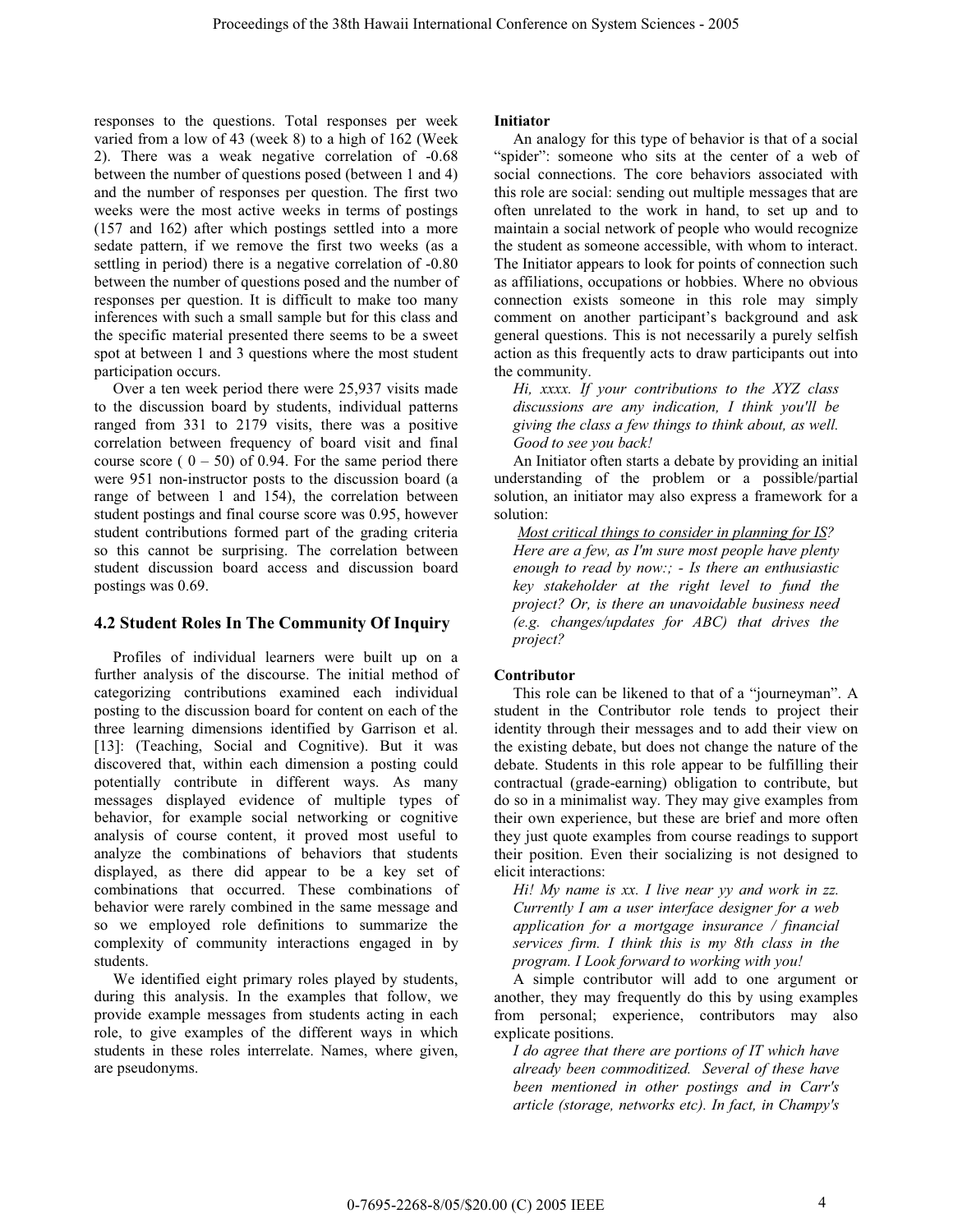*rebuttal he concludes that "IT will eventually become a commodity..."* 

#### **Facilitator**

A facilitator acts like a conceptual "middleman". The facilitator acknowledges and draws out further debate on a question, and gets things moving by throwing out community-oriented questions, such as "how would this happen?", or "I disagree with XXX but what do you think?". They often resolve external or logistical problems for other students, moderate discussions, warn the community when a debate is wandering off topic, and actively acknowledge other students' contributions.

*Sounds like your work in the ABC, might provide you some insights into this class. Do you think so?* 

A Facilitator will often acknowledge good ideas from participants and discuss how these can be used.

*Fred, I like your definition of a commodity. I think that the Microsoft suite of applications, the operating system, Word, Excel, Powerpoint, Outlook, have become the commodity standards in the industry, for the most part.* 

A Facilitator may also expand other's examples, by providing further insights along the same lines:

*That's a good example. Company-X puts some similar intelligence around its customers' behaviors as well. I occasionally get emails advertising new books that would be interest to someone who's bought "such and such" in the past. … I too have bought things as a result of these marketing methods.* 

### **Knowledge-elicitor**

A peer-knowledge-elicitor – a "seeker" – is someone who consistently seeks information from their peers about what to do and why. They frequently ask for advice or explication about the current task.

*Can somebody please clarify for me what diagram we have to create the one that is on slide 22 or 28 or both? I just wanted to make sure that any of those two is OK. Thanks* 

### **Vicarious-acknowledger**

A vicarious acknowledger ("me-too") demonstrates a recognition that someone else's contribution influenced their perspective (positive or negative).

*I completely agree that any communication to high level management (especially the CEO!) needs to be very clear and succinct. I am a bit concerned that a single spaced two-page memo can be brief or succinct.* 

#### **Complicator**

A complicator is a "reframer": someone who redefines an initial position (initial question or someone else's response) or suggests alternative perspectives. A Complicator points out inconsistencies in arguments, provides alternatives or alternative approaches, shows complications that arise form an approach and may reframe questions:

*That is not an easy question. It depends the business model and the impacts of IT on such models. If IT is restricted to general support then IT doesn't matter. If IT could change from the back office support to reshape the entire business then IT does matter.* 

#### **Closer**

A "Closer" is a synthesizer – someone who pulls together a final or coherent answer to the question. A Closer often acts to bring a debate to a conclusion. Closers reconcile differences and combine threads of arguments.

#### *Does IT really matter anymore?*

*Just ask WalMart, UPS, Amazon, Ebay or even Xerox and Apple if it really matters. All of these companies are continually attempting to innovate current technology to develop an edge over their competitors. Even though Apple & Xerox are currently minor players in their fields, as long as innovation continues to drive IT forward, they could be at the top of their class 10 years from now.; In my opinion, IT, science and medicine will never become commodities. All three will continually progress forward and will always truly matter.* 

#### **Passive-Learner**

The passive learner is a "freeloader", making minimal contributions and providing little or no projection of self into community. A freeloader makes no notable contributions. Freeloaders (called lurkers in some contexts) may learn vicariously or may bring learning from the online community into the real world. However, in terms of community participation, there is little evidence of their presence or their learning.

### **4.3 Patterns of Contribution**

Table 1 summarizes the percentage of postings that fulfilled each role, by student, over the total period of the course. We allowed each posting to contribute only once to each role, this was felt to be important as each message appeared to fulfill a primary objective on the part of the student and this prevented the more verbose students biasing the analysis.

Apart from the first set of postings, in which students introduced themselves, we found that the great majority of student postings were made in the "Contributor" role. This is to be expected: as part of a student's grade depended on the quality of their contributions, they naturally add their view to the existing debate, but did not substantially change the nature of the debate. This type of behavior incurs a lower cognitive cost than more synthetic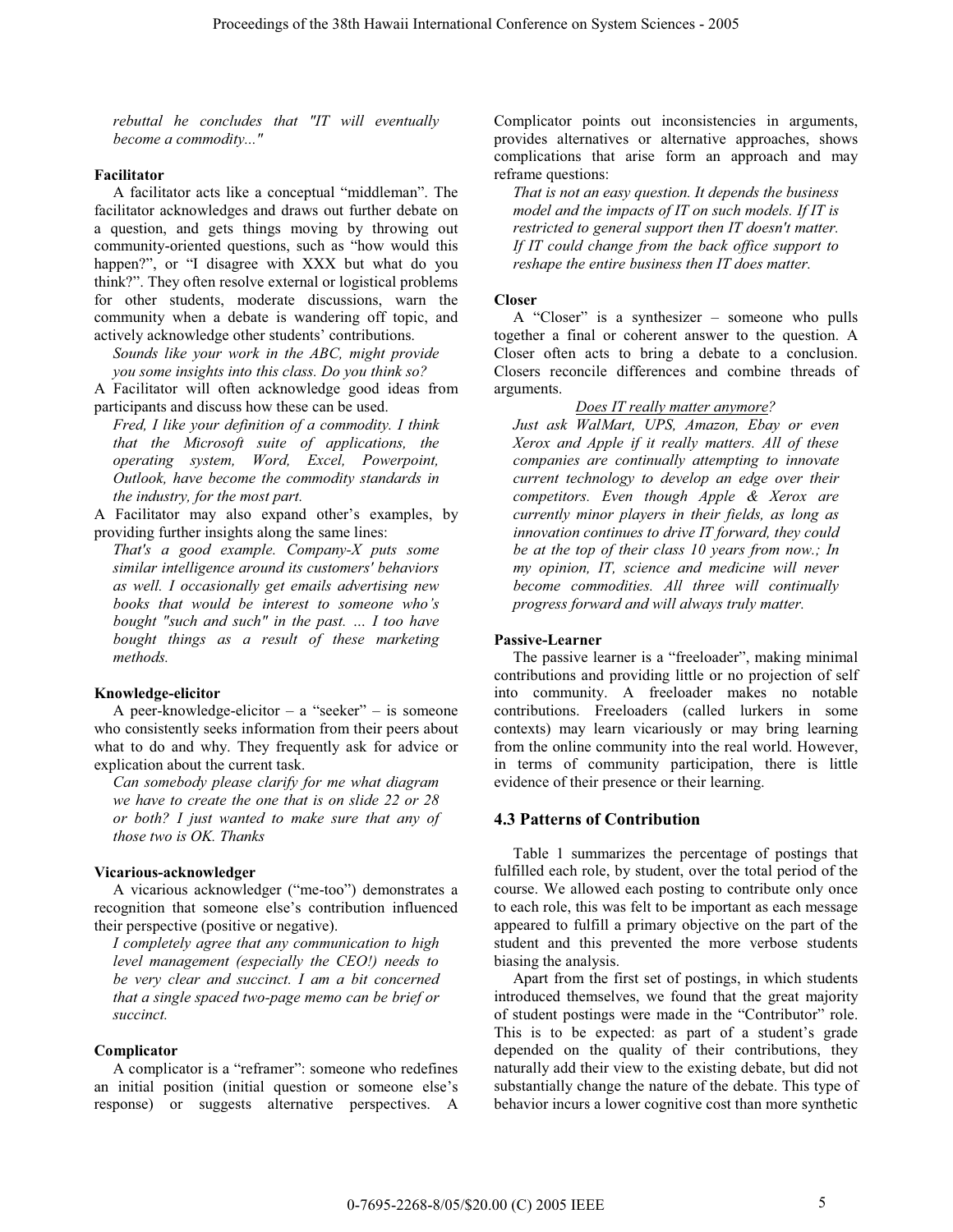discussions [1]. Facilitator was the second most frequent role adopted, which demonstrates clearly that students saw participation in a community as a critical part of their online presence.

| Table 1: Percentage of Postings In Each Role, By |
|--------------------------------------------------|
| <b>Student</b>                                   |

|                         | Init                    | Comp                    | Con    | Fac                     | <b>PKE</b>              | $V-A$                   | Cl                      |
|-------------------------|-------------------------|-------------------------|--------|-------------------------|-------------------------|-------------------------|-------------------------|
| $\mathbf{1}$            | $\boldsymbol{0}$        | $\boldsymbol{0}$        | 83     | $\boldsymbol{0}$        | $\boldsymbol{0}$        | $\overline{0}$          | 17                      |
| $\overline{2}$          | $\boldsymbol{0}$        | $\overline{3}$          | 77     | $\overline{7}$          | 3                       | 10                      | $\boldsymbol{0}$        |
| $\overline{\mathbf{3}}$ | $\boldsymbol{0}$        | $\overline{7}$          | 43     | 32                      | $\overline{\mathbf{4}}$ | $\overline{4}$          | 11                      |
| $\overline{4}$          | $\boldsymbol{0}$        | 14                      | 64     | 14                      | $\sqrt{2}$              | 3                       | $\overline{\mathbf{3}}$ |
| 5                       | $\boldsymbol{0}$        | 9                       | 52     | 29                      | $\boldsymbol{0}$        | 5                       | 5                       |
| 6                       | $\boldsymbol{0}$        | 8                       | 50     | 30                      | $\overline{c}$          | $\overline{c}$          | 8                       |
| $\boldsymbol{7}$        | $\boldsymbol{0}$        | 18                      | 55     | 18                      | $\boldsymbol{0}$        | $\boldsymbol{0}$        | 9                       |
| 8                       | $\boldsymbol{0}$        | $\overline{7}$          | 64     | $\overline{7}$          | 14                      | $\boldsymbol{0}$        | $\overline{7}$          |
| 9                       | $\mathbf{0}$            | $\overline{0}$          | 33     | 44                      | 11                      | $\boldsymbol{0}$        | 11                      |
| 10                      | $\boldsymbol{0}$        | $\boldsymbol{0}$        | 100    | $\boldsymbol{0}$        | $\boldsymbol{0}$        | $\boldsymbol{0}$        | $\boldsymbol{0}$        |
| 11                      | $\boldsymbol{0}$        | 11                      | 25     | 50                      | 11                      | $\boldsymbol{0}$        | $\overline{4}$          |
| 12                      | $\boldsymbol{0}$        | 11                      | 47     | 30                      | 6                       | $\overline{c}$          | $\overline{4}$          |
| 13                      | $\boldsymbol{0}$        | 6                       | 52     | 32                      | 6                       | $\boldsymbol{0}$        | $\overline{\mathbf{3}}$ |
| 14                      | $\boldsymbol{0}$        | $\boldsymbol{0}$        | 82     | 6                       | $\overline{3}$          | 3                       | 6                       |
| 15                      | $\boldsymbol{0}$        | 5                       | 60     | 25                      | $\boldsymbol{0}$        | $\boldsymbol{0}$        | 10                      |
| 16                      | $\boldsymbol{0}$        | 18                      | 82     | $\boldsymbol{0}$        | $\boldsymbol{0}$        | $\boldsymbol{0}$        | $\boldsymbol{0}$        |
| 17                      | $\boldsymbol{0}$        | 5                       | 51     | 32                      | $\overline{\mathbf{3}}$ | 5                       | 5                       |
| 18                      | $\boldsymbol{0}$        | $\boldsymbol{0}$        | 87     | $\overline{\mathbf{4}}$ | $\boldsymbol{0}$        | $\overline{\mathbf{4}}$ | $\overline{4}$          |
| 19                      | $\boldsymbol{0}$        | 5                       | 67     | 24                      | $\boldsymbol{0}$        | 5                       | $\boldsymbol{0}$        |
| 20                      | $\boldsymbol{0}$        | $10\,$                  | 50     | 40                      | $\boldsymbol{0}$        | $\boldsymbol{0}$        | $\boldsymbol{0}$        |
| 21                      | 13                      | $\overline{\mathbf{4}}$ | 24     | 51                      | $\overline{\mathbf{4}}$ | $\overline{c}$          | $\mathbf 1$             |
| 22                      | $\boldsymbol{0}$        | $11\,$                  | $78\,$ | $\overline{\mathbf{4}}$ | $\boldsymbol{0}$        | $\boldsymbol{0}$        | $\overline{7}$          |
| 23                      | $\overline{\mathbf{4}}$ | $\boldsymbol{0}$        | 67     | 24                      | $\sqrt{2}$              | $\overline{c}$          | $\overline{c}$          |
| Ave                     | 0.7                     | 6.6                     | 60.6   | 21.9                    | 3.1                     | 2.0                     | 5.1                     |

# **5. Discussion and Synthesis**

# **5.1 Student Behaviors and Communities of Inquiry**

#### *The first research question asked:*

### *Q1:* **Are there specific behaviors that represent participation in a** *community* **of inquiry?**

A number of things emerge from this analysis. The first is that there are specific *roles* that students adopt, to promote and interact with the community of inquiry. *Each role represents a consistent pattern of behavior*  *that appears to indicate an awareness of the student in relationship to a wider community of inquiry.* These are summarized in Table 2, where they are related to the main types of behavior displayed for each role, according to the categories suggested by Garrison et al. [13]: social, cognitive, or teaching. Individual students do not appear to conform to a single role, although the dominant role varies among students.

| Role         | Analogy     | <b>Main Behavior</b> |
|--------------|-------------|----------------------|
|              |             | Types $[13]$         |
| Initiator    | Spider      | Social               |
| Facilitator  | Middleman   | Social, Teaching     |
| Contributor  | Journeyman  | Social, Cognitive    |
| Knowledge-   | Seeker      | Social, Cognitive    |
| eliciter     |             |                      |
| Vicarious-   | Me-too      | Social, Cognitive    |
| acknowledger |             |                      |
| Complicator  | Reframer    | Teaching, Cognitive  |
| Closer       | Synthesizer | Social, Teaching,    |
|              |             | Cognitive            |
| Passive-     | Freeloader  | Cognitive            |
| Learner      |             |                      |

**Table 2: Student Roles in A Community of Inquiry**

The role of "Closer" (the person who draws together and summarizes diverse argument or discourse threads) is relatively infrequent (5% of contributions). Given the open-ended nature of student discussions, this is hardly surprising, as synthesizing such a complex set of ideas requires a great deal of understanding – understanding which is emergent, in a community of inquiry. What emerges is a pattern where the majority of contributions are initiations or adding to an existing position but where there is also a noticeable number of contributions which could be characterized as refining the debate and giving it momentum (Complicator and Facilitator).

The Complicator role, who reframed or "complicated" the debate on a topic, was found to be infrequent (7% of contributions). This role may stimulate cognitive breakdowns [47] in other students' tacit knowledge and the reflection-in-action that leads to new knowledge internalization [37]. This is arguably the hardest role to achieve. If we wish students to achieve deep learning, we need to support such breakdowns through the encouragement of collaborative inquiry. The instructor often plays this role explicitly, but our study has demonstrated that the views of other students also have this effect.

Each role appears to demonstrate a specific combination of the behavior types identified by Garrison et al. [13], in their community behavior. However, there were finer shades of this behavior displayed than could be explained by assignment to simple combinations of these behaviors. For example, a combination of primarily Social and Cognitive behaviors were observed in posting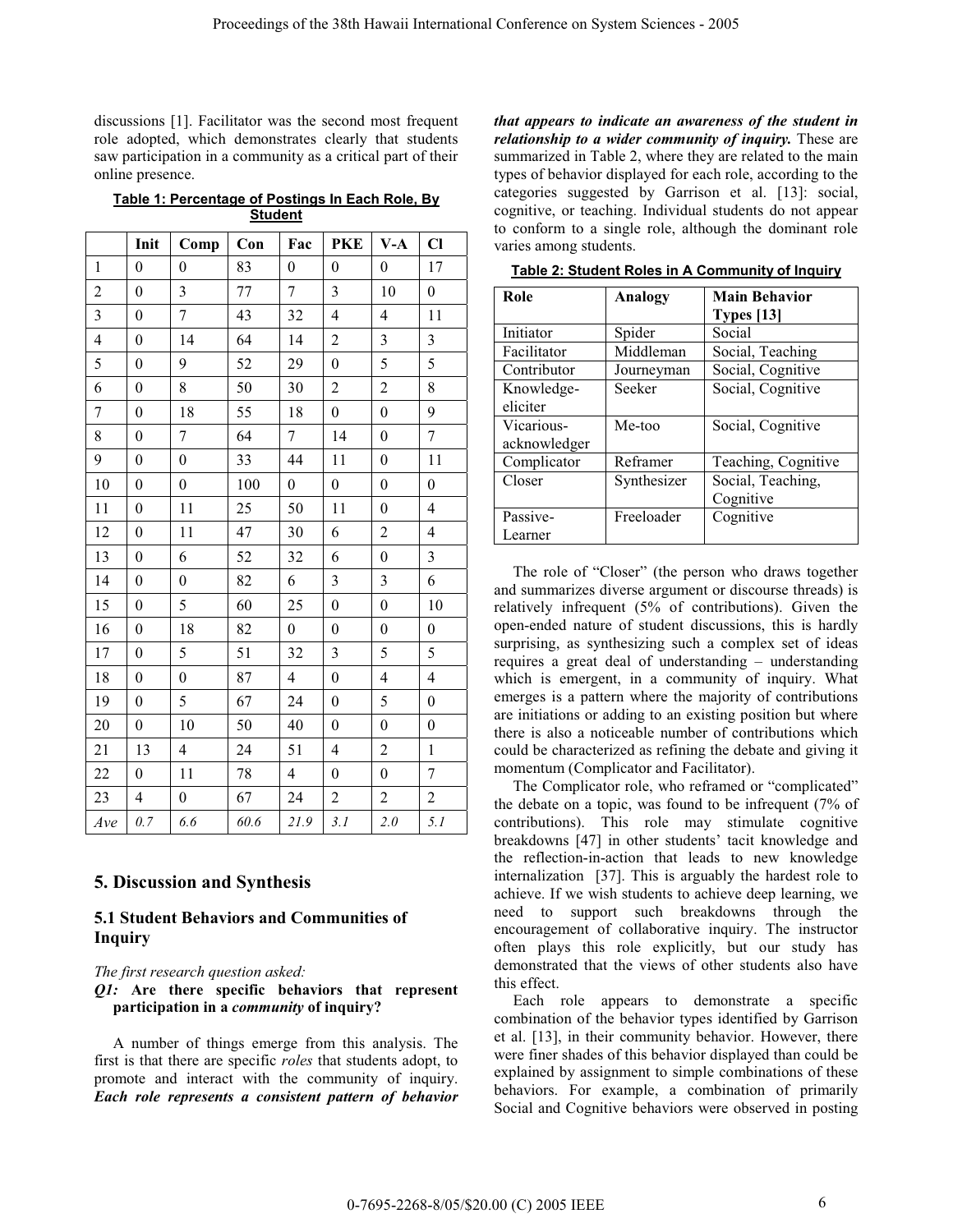by Contributors, Knowledge-Elicitors, and Vicariousacknowledgers. Yet postings from students in each of these role-pattern were quite distinctive from each other. We would therefore argue that Garrison et al.'s [13] types are insufficient to explain online community of inquiry behavior – we need to expand these types to distinguish .

# **5.2 Consistency in Roles and Behavior**

#### *Q2:* **Do individuals display dominantly one type of behavior, or does this vary?**

In different weeks, the same student could display different patterns of posting behavior (profiles) in terms of the dominant role that they played within the community. Patterns of posting behavior change from week to week, as we can see from Figure 2. *So students do not appear to adopt a single mode of behavior, but to adapt it to the contingencies of the current learning task.*  This evidence may refute theories that argue that students adopt personality-based learning-styles.

Weeks 7 & 9 were characterized by relative jumps in the prevalence of contributor messages as opposed to facilitator messages. We have a possible explanation for this. In Week 7 students were as obsessed by offshore outsourcing challenges. In Week 9 students were presented with tie-up questions requiring synthesis across course – students were focusing on completing assignments, as a higher priority (resubmitting and understanding final assignment requirements). Students appear to exhibit: different behaviors when members of the community are not heedfully interrelating or actively building a collective view [46], but are focusing on external (to the community) problems or individual priorities. It was noticeable, for example, in week 7 that students focused on their own experiences and concerns about offshore outsourcing, as they obviously felt that this

was a problem too big for the community to resolve in any substantive way. This reduced the number of "interactive" postings significantly, as each student voiced individual concerns.

From the types derived by Garrison et al. [13] one would expect to see a consistent pattern of contribution types according to "learning type". Two findings contradict this assumption. Firstly *most* participants in the discourse adopted a number of different roles in their contributions to the discussion board. While it is true that in any given week an individual usually leant more towards one kind of contribution or another it was unusual to find individuals who solely operated within one of these categories and *these patterns changed from week to week*. Individuals who one week would be engaging in intricate debate would the next week be throwing out initial thoughts and avoiding discussion and would be back to debate the following week. This finding requires more analysis across multiple samples, before any conclusions can be drawn. It may be that individuals simply do what they feel is necessary at a given time, it may be that individual debates require more or less interaction or there may be other factors.

# **5.3 Individual Influence On Community Learning**

# *Q3:* **Are there specific individuals who have more influence in the community than others?**

There appears to be no relationship between the number of contributions made by individuals and the number of times each student's messages were read. A person posting more or less is no more or less likely to have their posts read. There was one person whose contributions were more frequently read than any others (subject number 11) this person also had the highest overall class grade though none of the cohort could have predicted this. *We infer that students are capable of identifying valuable contributors within a short period of time after the course starts and will actively seek out their contributions to any debate.* This particular student exhibited a strong facilitation role. They made more facilitation-role postings than any other student, except for subject 21, who posted made over twice as many contributions as subject 11 (including over twice as many facilitation-role postings), but whose postings were much less likely to be read (28% less frequently). This student was identified as the single most significant initiator (spider): they posted almost all (85%) of this type of message. This student posted twice as many contributions as any other student. But the number of accesses per message by other students was below average. It appears that other students assigned less importance to this



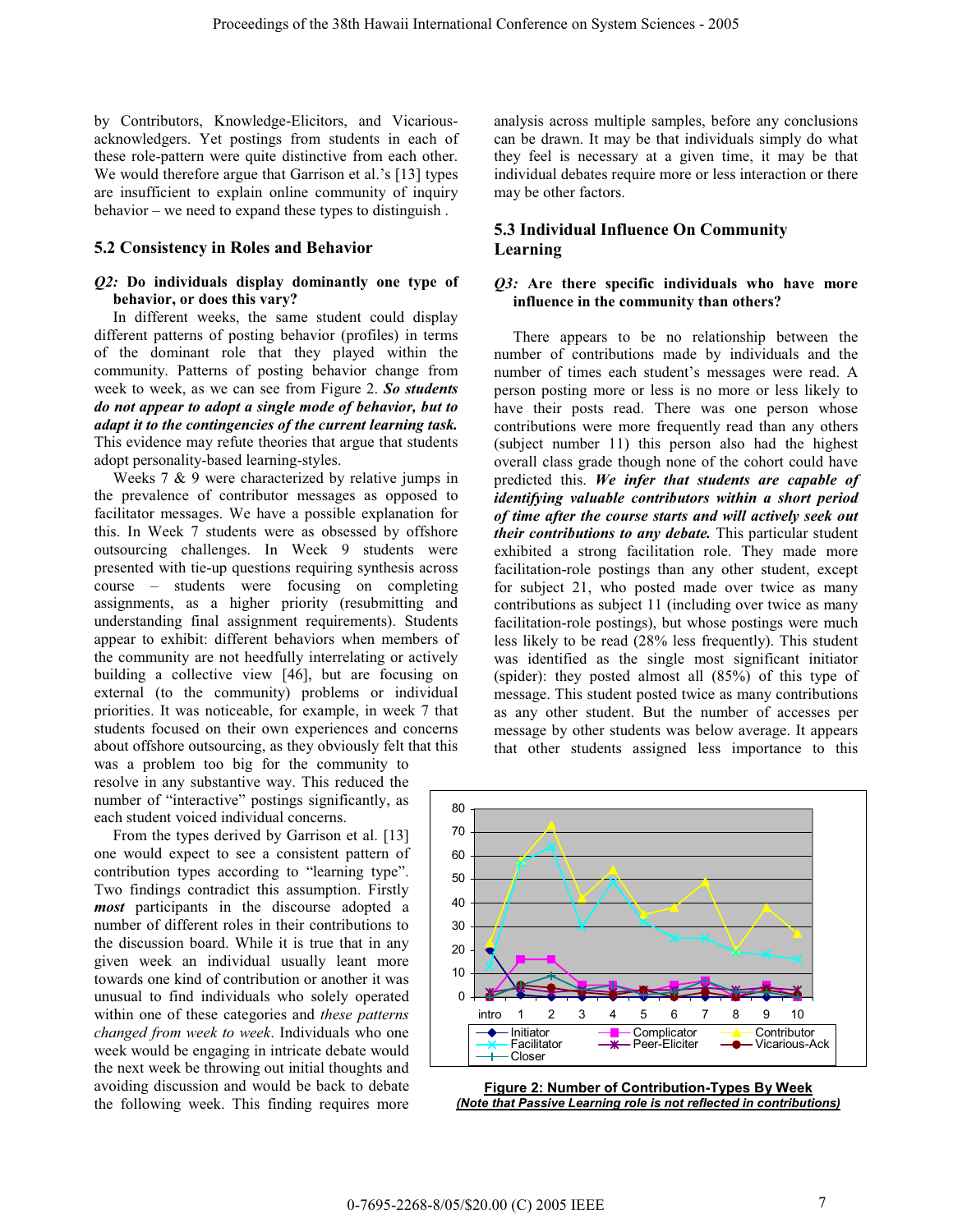person's contributions with experience. This student achieved a good grade, but needed to rework their assignments much more than any other student.

In terms of students accessing others' postings, facilitations (students steering the contributions of others in a certain direction) and peer knowledge elicitations (students asking each other for information) were read *significantly* more frequently than other message types (23 and 24 reads per message) (F=64.574,n=951). Students' ability to identify valuable or knowledgeable peer contributions appears to be an important part of peer learning; this area deserves further investigation.

### **5.4 The Role of Vicarious Learning**

## *Q4:* **Do people appear to learn from each other and are there different behaviors that reflect different modes of learning as a member of a community?**

Vicarious learning has used to describe a mode of learning where students do not actively participate in course debate and discourse, but construct their view of the subject from the discourse of the instructor and other students. It is argued that this form of passive learning, or "lurking" is a critical part of educational participation [4, 7, 18]. *The most significant finding would appear to be the relationship between* **reading** *discussion board posts and course grade; this would appear to give tentative support to the vicarious learner construct.* There was a significant correlation (0.94) between the frequency of read accesses and the student's course grade.

*But we argue that the role of vicarious learning is more complex than merely assigning this behavior to passive learning.* Kolb's [20] argues that individual learning involves a cycling between formulating abstract models of the world and comparing these to concrete exemplars. In this process, students move from inductive to deductive and back to inductive reasoning, as they relate course materials to their own experience. We know from studies of human psychology in systems design that, when individuals do not possess sufficient experience to provide them with solutions to a novel problem, they derive partial solutions from their own experience or that of friends and colleagues, fitting these to the problem at hand [3, 15]. If they do not find a suitable fit from the partial solutions available to them, they reframe the problem, often leading to inappropriate solutions [27, 44]. As this behavior is so widely reported in studies of software problem-solving, it is reasonable to extrapolate that it applies to educational problem-solving behavior. The students who read others' contributions more frequently scored higher grades on the course, regardless of their own contributions. We would therefore conclude that *vicarious learning is not passive. It involves an act of construction that utilizes the discourse of other* 

### *(active) participants, to reframe the vicarious learner's own perspective of the subject matter.*

 Thus, vicarious and shared learning become as important as individual learning, in assimilating novel concepts. An implicit understanding of this would explain the widespread "community" behavior observed in this study. Understanding who-knows-what is a critical survival skill in distributed learning contexts [6, 10]. In an asynchronous learning environment, students are not exposed to such easily-accessible supplements to their own experience (i.e. friends and colleagues), as they are in face-to-face work and learning environments. Students therefore devise social networking, inquiry and communication strategies to supplement their own experience. This area of research also deserves further attention, as the use of online and distributed learning approaches increases.

# **6. Conclusions**

Probably of most importance is the emergence of a learning-role framework for analyzing student contributions. The most salient point about this is that simplistic models of behavior-types, or learning styles do not serve to explain the behavior observed. Numerous theories of learning and practitioners posit simplistic characterizations of human learning styles [11, 20, 33]. We believe that our main contribution is to suggest that these characterizations are less helpful in the context of online learning than looking at the nature of individual contributions. In an exploratory study of online learning behavior, we found that students appear to adopt a variety of learning roles. Each role represents a consistent pattern of behavior that that reflect an awareness of their participation in a wider community of inquiry. Students do not appear to adopt a single mode of behavior, or role consistently, but adapt their behavior to the contingencies of the current learning task. However, some students appear to adopt dominant roles in the community more frequently than other students.

The second contribution of this study is to demonstrate the complex nature of vicarious learning and the way in which this is reflected in students community behavior. It would appear that students are capable of identifying valuable contributors within a short period of time after the course starts and will actively seek out their contributions to any debate. The frequency with which students accessed others' arguments significantly affected their course grade. Other studies appear to view this "lurking" behavior as passive [4, 7, 18]. We would argue that vicarious learning involves an act of construction that utilizes the discourse of other (active) participants, to reframe the vicarious learner's own perspective of the subject matter. Future analyses will examine differences between experienced and naïve online students, to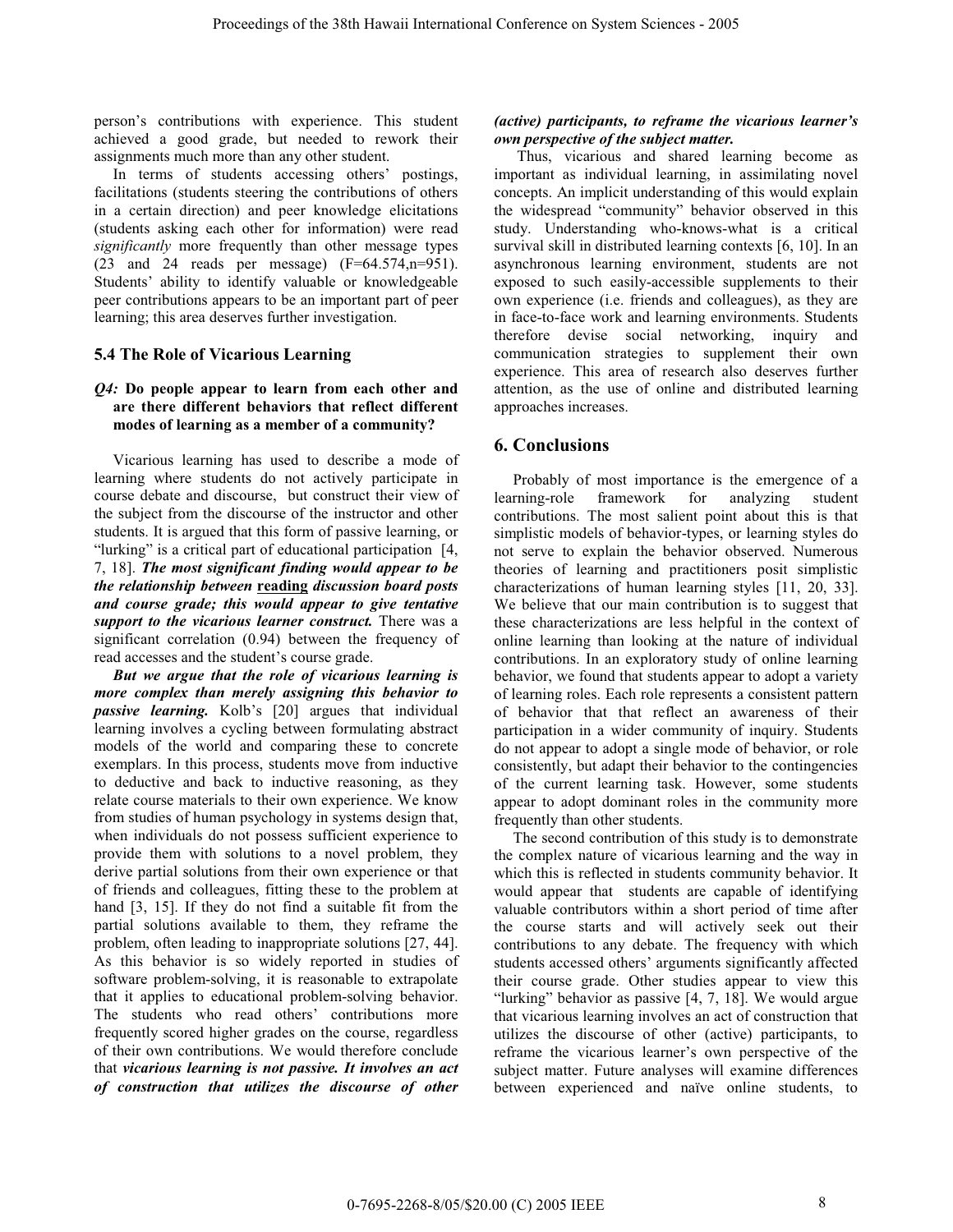understand how community experience contributes to behavior and learning outcomes.

 This is a first attempt at a framework. The study was exploratory in nature and the sample size (23 students) was relatively small, so our conclusions are at best tentative. Our categorization scheme is clearly open to debate; we hope to refine it through further studies. What we feel is most important is the uncovering of the multidimensional and dynamic nature of student learning behaviors. It may be that patterns of interaction are related to the complexity and novelty of the problem, or to the form of knowledge with which the student is confronted. This analysis was performed on a set of questions that were relatively complex and open-ended, representing realistic organizational problems. The majority of existing studies appear to be predicated on well-bounded problem-solving, which may explain why we observed a more complex pattern of behavior, in this study.

# **References**

- 1. Anderson, J.R. *Cognitive Skills And Their Acquisition*. 1981, Hillsdale NJ: Erlbaum.
- 2. Anderson, T., et al. *Assessing Teaching presence in a Computer Conference Environment.* under review, 2000.
- 3. Ball, L.J. and Ormerod, T.C. *Structured and opportunistic processing in design: A critical discussion.* Int. Journal of Human-Computer Interaction, 1995. **43**(1): p. 131-151.
- 4. Bandura, A. *Social Learning Theory*. 1977, Englewood Cliffs, NJ: Prentice Hall.
- 5. Bransford, J.D., Brown, A.L., and Cocking, R.R. eds. *How People Learn: Brain, Mind, Experience, and School*. Committee on Developments in the Science of Learning, Commission on Behavioral and Social Sciences and Education, National Research Council. 2000, National Academy Press: Washington, DC.
- 6. Cannon-Bowers, J.A. and Salas, E. *Reflections on shared cognition.* Journal of Organizational Behavior, 2001. **22**: p. 195-202.
- 7. Cox, R., et al. *Vicarious learning from dialogue and discourse: A controlled comparison.* Instructional Science, 1999. **27**: p. 431-458.
- 8. Denzin, N. *The Art and Politics of Interpretation*, in N.K.D.a.Y.S. Lincoln [Ed]. *Collecting and Interpreting Qualitative Materials*, 1998, Sage Publications: Thousand Oaks, CA. p. 313-344.
- 9. Diaz, D.P. and Cartnal, R.B. *Students' Learning Styles In Two Classes.* College Teaching, 1999. **47**(4): p. 130-135.
- 10. Faraj, S. and Sproull, L. *Coordinating Expertise in Software Development Teams.* Management Science, 2000. **46**(12): p. 1554-1568.
- 11. Felder, R.M. and Silverman, L.K. *Learning Styles and Teaching Styles in Engineering Education*. in *Annual*

*Meeting of the American Institute of Chemical Engineers*. 1987. New York, NY.

- 12. Gabelnick, F., et al. *Learning communities: Creating connections among students, faculty, and disciplines*. 1990, San Francisco: Jossey-Bass.
- 13. Garrison, D.R., Anderson, T., and Archer, W. *Critical inquiry in a text -based environment: Computer conferencing in higher education.* The Internet and Higher Education, 2000. **2**(2-3): p. 1-9.
- 14. Garrison, D.R., Anderson, T., and Archer, W. *Critical Thinking and Computer Conferencing:A Model and Tool to Assess Cognitive Presence.* American Journal of Distance Education, in press.
- 15. Guindon, R. *Knowledge Exploited By Experts During Software System Design.* International Journal of Man-Machine Studies, 1990. **33**(279-304): p. Oct. 1990.
- 16. Hallock, D., Satava, D., and LeSage, T. *An exploratory investigation of the potential relationship between student learning styles, course grade, cumulative grade point average and selected demographics in on-line undergraduate business courses.* Management Research News, 2003. **26**(1): p. 21-28.
- 17. Harasim, L. *A Framework for online learning: The Virtual-U.* Computer, 1999. **32**(9): p. 44-49.
- 18. Hew, K.F. and Cheung, W.S. *Models to evaluate online learning communities of asynchronous discussion forums.* Australian Journal of Educational Technology, 2003. **19**(2): p. 241-259.
- 19. Honey, P. and Mumford, A. *The manual of learning styles*. 1992, Maidenhead, UK: Peter Honey.
- 20. Kolb, D.A. *Experiential learning: Experience as the source of learning and development*. 1984, Englewood Cliffs NJ.: Prentice-Hall.
- 21. Kollock, P. and Smith, M. *Managing the Virtual Commons: Cooperation and Conflict in Computer Communities*, in S. Herring [Ed]. *Computer-Mediated Communication: Linguistic, Social, and Cross-Cultural Perspectives*, 1996, John Benjamins: Amsterdam, North Holland. p. 109-128.
- 22. Lave, J. and Wenger, E. *Situated Learning: Legitimate Peripheral Participation*. 1991, Cambridge UK: Cambridge University Press.
- 23. Lewin, K. *Field theory in social science: Selected theoretical papers; D. Cartwright [Ed.]*. 1951, New York NY: Harper & Row.
- 24. Lewis, N.J. and Orton, P. *The Five Attributes Of Innovative E-Learning.* Training & Development, 2000. **54**(6).
- 25. Lipman, M. *Thinking in education*. 1991, Cambridge UK: Cambridge University Press.
- 26. Lu, J., Yu, C.-S., and Liu, C. *Learning style, learning patterns, and learning performance in a WebCT-based MIS course.* Information & Management, 2003. **40**(6): p. 497-507.